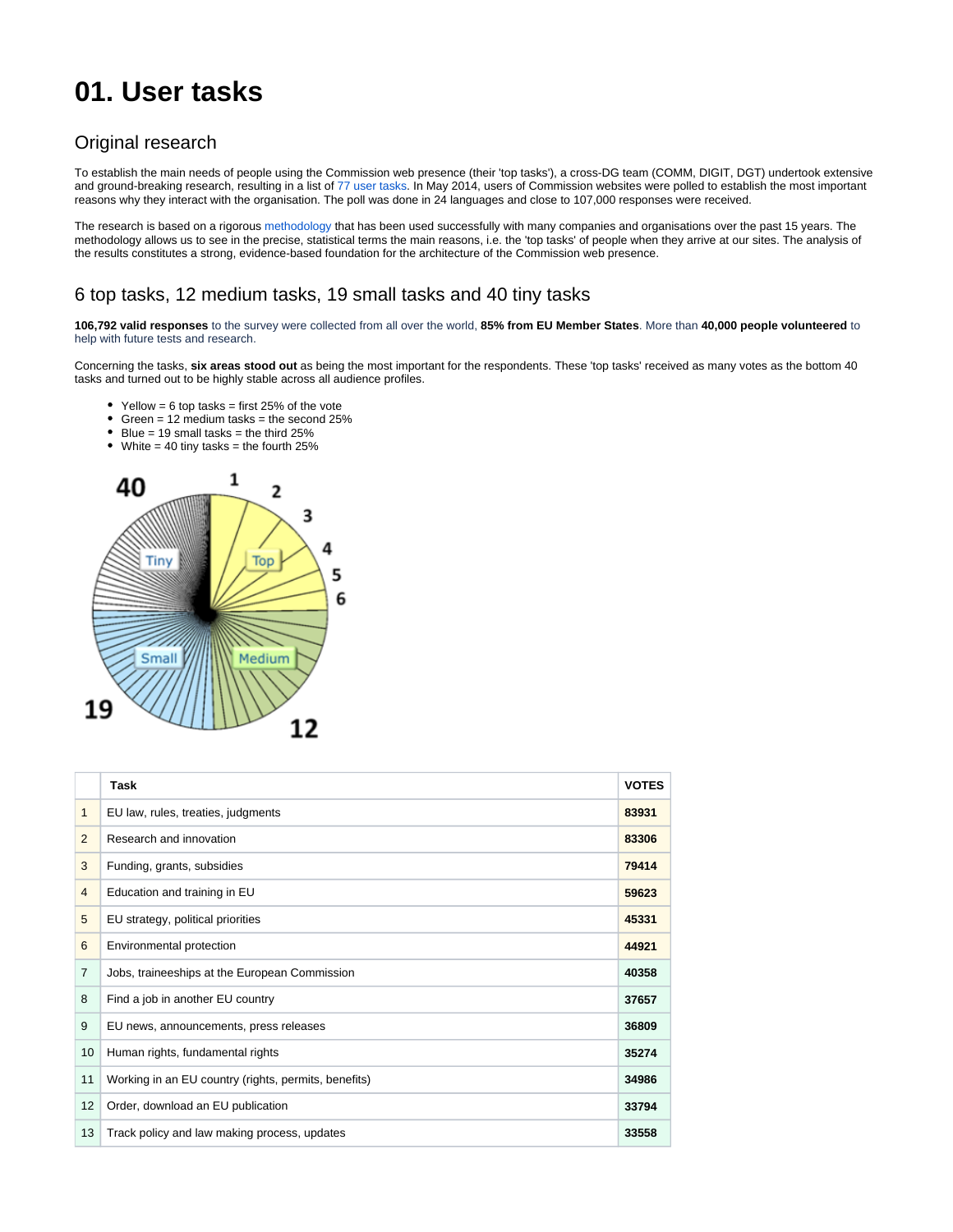| 14 | Statistics and forecasts                                                                                  |       |  |
|----|-----------------------------------------------------------------------------------------------------------|-------|--|
| 15 | About the European Union (role, structure, how it works, origin)                                          |       |  |
| 16 | Food and farming (production and safety)                                                                  |       |  |
| 17 | Climate change, global warming                                                                            |       |  |
| 18 | Regional, rural and urban development                                                                     | 25764 |  |
| 19 | Freedom of information (transparency, access to documents)                                                | 25157 |  |
| 20 | About the European Commission (role, structure, how it works)                                             |       |  |
| 21 | Product safety, conformity, certification                                                                 |       |  |
| 22 | National implementation of EU law, infringements                                                          |       |  |
| 23 | Public health, disease prevention                                                                         |       |  |
| 24 | Culture (heritage, arts, films, Capitals of Culture)                                                      |       |  |
| 25 | Doing business in the EU                                                                                  |       |  |
| 26 | Economic growth, financial stability in EU (crisis, assistance to member states)                          |       |  |
| 27 | Doing business with the European Commission (calls for tenders, bids)                                     |       |  |
| 28 | Conferences, summits, meetings, events                                                                    | 22111 |  |
| 29 | Industry norms and standards                                                                              |       |  |
| 30 | Employing people (recruitment, terms and conditions, redundancies)                                        |       |  |
| 31 | Recognition of educational, professional qualifications                                                   |       |  |
| 32 | Energy efficiency                                                                                         | 20226 |  |
| 33 | Travel within, to and from EU (documents, visa, consular help, currencies)                                |       |  |
| 34 | Moving to another EU country (residence formalities)                                                      | 17958 |  |
| 35 | Banking and financial markets (reform, regulation)                                                        |       |  |
| 36 | Relations with non-EU countries, international organisations (diplomacy, cooperation agreements)<br>17895 |       |  |
| 37 | Languages in the EU (diversity, translation, interpreting)                                                | 17295 |  |
| 38 | Competition (state aid, cartels, mergers, anti-trust)                                                     | 16638 |  |
| 39 | Development and humanitarian aid                                                                          |       |  |
| 40 | Healthcare in another EU country                                                                          |       |  |
| 41 | Contact European Commission, European Union<br>15716                                                      |       |  |
| 42 | Trade with non-EU countries (import, export, agreements, anti-dumping)                                    | 15546 |  |
| 43 | Loans, access to finance, microfinance                                                                    | 14796 |  |
| 44 | Initiate, contribute to law making (public consultations, citizen's initiative)                           | 13256 |  |
| 45 | Public procurement (contracts with public authorities, governments)                                       | 12850 |  |
| 46 | Euro (coins, notes, eurozone, Economic and Monetary Union)                                                | 12703 |  |
| 47 | Intellectual property, copyright, trademarks, patents                                                     | 12411 |  |
| 48 | Customs, tariffs, quotas, duties                                                                          | 12050 |  |
| 49 | Privacy, data protection                                                                                  | 11917 |  |
| 50 | Consumer and passenger rights                                                                             | 11838 |  |
| 51 | EU labels (eco labels, quality labels, audits)                                                            | 11793 |  |
| 52 | Immigration into the EU (asylum, reuniting family, integration)                                           | 11771 |  |
| 53 | EU budget                                                                                                 | 11738 |  |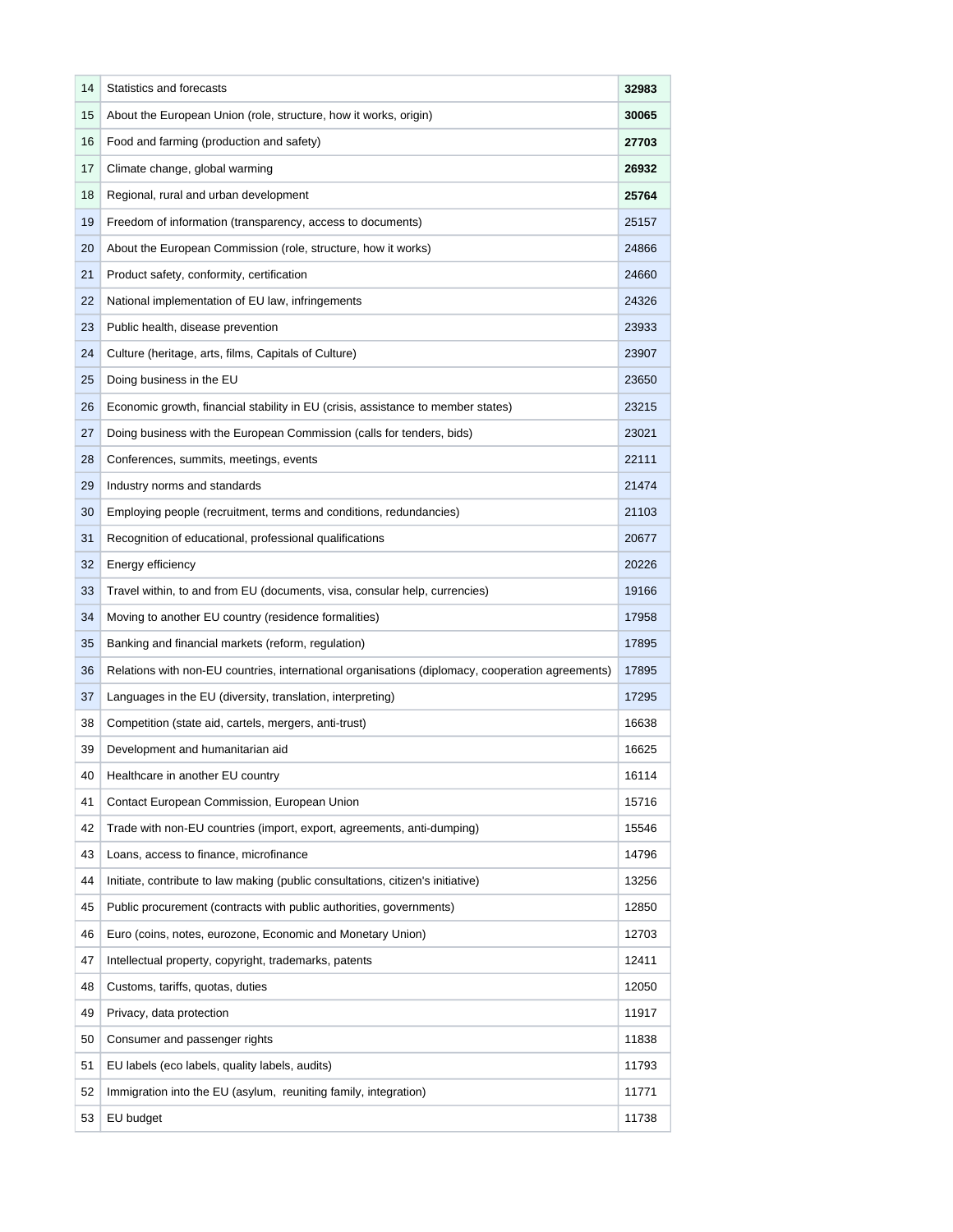| 54 | EU vocabulary and abbreviations                                       | 11076 |
|----|-----------------------------------------------------------------------|-------|
| 55 | Voting in the EU                                                      | 10659 |
| 56 | Crime, fraud, corruption, human trafficking                           | 10528 |
| 57 | Security, defence (terrorism, sanctions, critical infrastructure)     | 10043 |
| 58 | Chemicals (approval)                                                  | 9910  |
| 59 | Volunteering opportunities                                            | 9692  |
| 60 | Corporate social responsibility for business                          | 9455  |
| 61 | E-government                                                          | 9448  |
| 62 | Taxation, excise (not VAT)                                            | 8767  |
| 63 | Accession of new countries to the EU, enlargement                     | 8678  |
| 64 | VAT (Value Added Tax)                                                 | 8098  |
| 65 | Judicial cooperation between EU countries, recognition of judgments   | 7549  |
| 66 | Pensions, retirement in another EU country                            | 7433  |
| 67 | Transport safety (air, road, banned airlines)                         | 7256  |
| 68 | Complaints to the European Commission                                 | 6673  |
| 69 | Resource security (oil, gas, raw materials)                           | 6556  |
| 70 | Family (marriage, divorce, partnerships, adoption)                    | 6378  |
| 71 | Emergencies, disasters, civil protection                              | 5944  |
| 72 | Visit EU institutions, guided tours                                   | 5530  |
| 73 | European Commissioner profiles                                        | 5157  |
| 74 | Goods allowed when crossing borders (alcohol, cigarettes, cash, pets) | 4097  |
| 75 | Driving licence validity in EU countries                              | 3732  |
| 76 | Vehicles (buying, selling, registration, taxes, insurance)            | 3473  |
| 77 | President of the Commission (profile, agenda)                         | 3042  |

#### **Detailed results**

- [Task identification process and results: factsheet \(PDF\)](https://wikis.ec.europa.eu/download/attachments/6824627/factsheet_digital_transformation_user_survey_with_tasks.pdf?version=1&modificationDate=1567498197996&api=v2)
- [The 77 user tasks: PDF](https://wikis.ec.europa.eu/download/attachments/6824627/77%20tasks.pdf?version=1&modificationDate=1567498198103&api=v2)
- [EC-wide top tasks detailed results: ppt presention to DGs, 11 July 2014](https://wikis.ec.europa.eu/download/attachments/6824627/top_task_results_dgs_july_11_2014%20%283%29.pdf?version=1&modificationDate=1569587786868&api=v2)

## <span id="page-2-0"></span>Methodology

To prepare the poll, a **comprehensive longlist** of potential [Commission-wide user tasks w](https://wikis.ec.europa.eu/download/attachments/6824627/the_77_tasks_of_the_european_commission.mp4?version=1&modificationDate=1569504893964&api=v2)as built from a wide range of sources, including:

- an analysis of the Commission's work programmes, working methods and procedures
- interviews with communications and web teams in the DGs
- analysis of the top levels of the Commission's existing websites
- top 100 search terms over 1 year (google trends & google adwords)
- top 100 most visited web pages on the Commission's website
- peer websites (homepages)
- user research & feedback, including calls and emails to Europe Direct call centre

[Intensive work was done to reduce this list](https://wikis.ec.europa.eu/download/attachments/6824627/from_longlist_to_shortlist.mp4?version=1&modificationDate=1567498198057&api=v2) (from around 1700 tasks to 136), by removing duplicates and overlaps and merging main and subtasks. Around 20 workshops were held with the DGs which resulted in a final list of 77 tasks.

[Identifying the 77 user tasks for the EC](https://wikis.ec.europa.eu/download/attachments/6824627/the_77_tasks_of_the_european_commission.mp4?version=1&modificationDate=1569504893964&api=v2) (mp4 - 44.19 Mb)

#### **Polling**

Once the shortlist of tasks was agreed, it was time to get people worldwide to vote. The DGs were closely involved in identifying the [key audiences.](https://wikis.ec.europa.eu/display/WEBGUIDE/02.+Audience+profiles) Their help was also vital in getting enough users to respond to the poll. The poll was launched in 24 languages on 12th May 2014 for 3 weeks. The poll was advertised extensively on the Commission web presence, in newsletters and through social media.